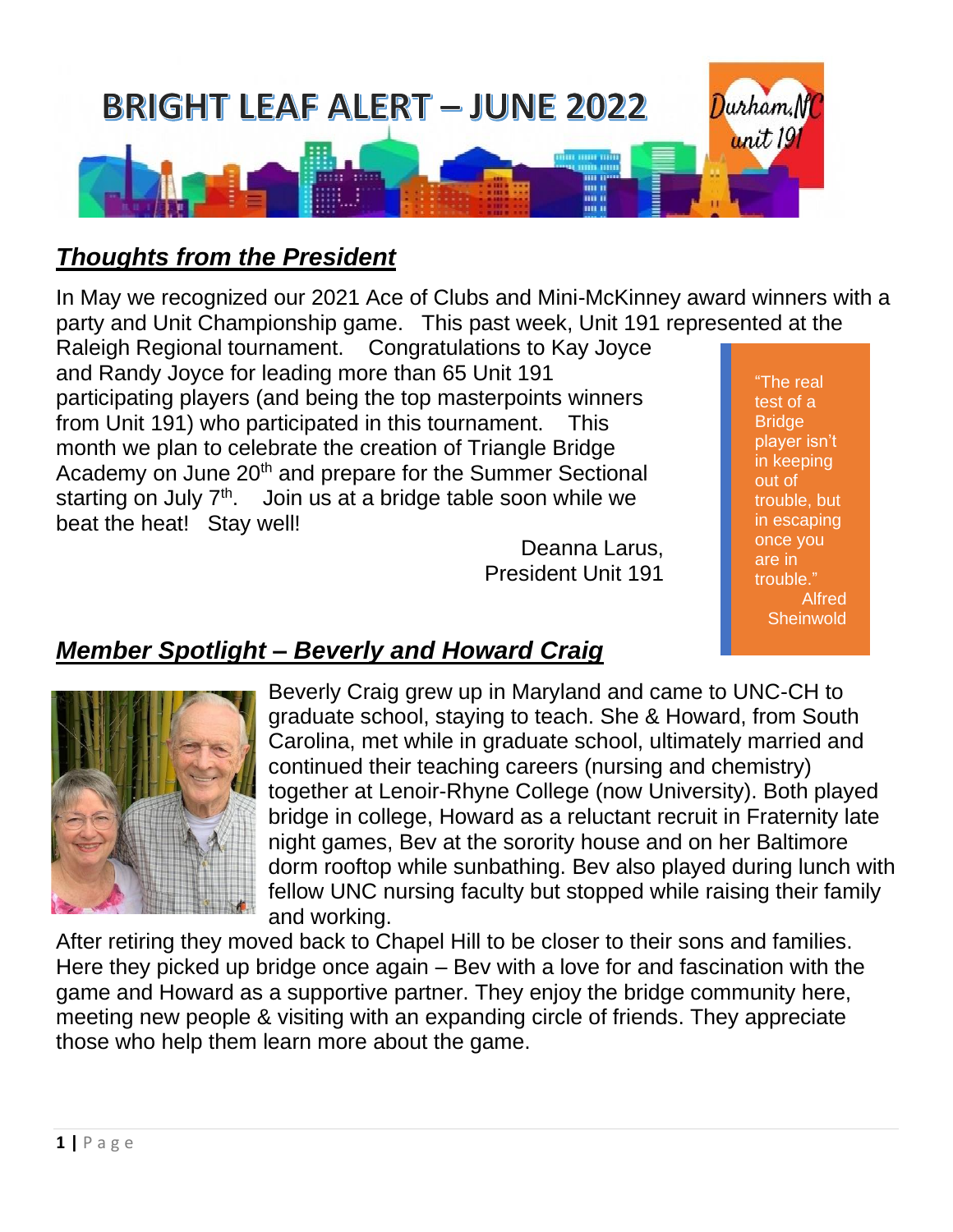## *June Schedule*

### **Triangle Bridge Academy**:

Open games: Monday *– Friday* @ 12:30pm Saturda*y* @ 9:45am Limited (under 300mps) June 10 & 24 @ 9:30am **by reservation only [Click to RSVP.](https://r20.rs6.net/tn.jsp?f=001jQLGmrf-bzeoGcldOSVPU8BCFhtjB9GXwlsNBK8jqpNf0iIhdMYu79dgzBjZMRUzo_gpHo-oymrqmMXp1ymt4_fEpUqXvvKWRfQbNgrz76ihpDTq94-KejdfShx_j-79bZJvSDRkia-DZGDeMIygaaqKkW8Bokv5&c=E5AwYTEZ-W0mPnMASnjmmZm4buKRBUDzVvsqN4Mbm_oJAS14H7BqdQ==&ch=BBi2Nz0-3g01dt1PLxbjiuVnTg1OfCMVoAw5I9QBzzQ0XoN9QkuuQQ==)** Supervised play (beginners only) Tuesday @ 1:30pm **by reservation only [Click to RSVP](https://r20.rs6.net/tn.jsp?f=001jQLGmrf-bzeoGcldOSVPU8BCFhtjB9GXwlsNBK8jqpNf0iIhdMYu79dgzBjZMRUzk6QxhvaQiQxL57scvLXivjCEPxx3VzZaKGs7PVkwQykKRuaTJXxutAH9UGoGbsGmKxAy2Io_qeD5v4kJEZov3P53KgGRwAwd&c=E5AwYTEZ-W0mPnMASnjmmZm4buKRBUDzVvsqN4Mbm_oJAS14H7BqdQ==&ch=BBi2Nz0-3g01dt1PLxbjiuVnTg1OfCMVoAw5I9QBzzQ0XoN9QkuuQQ==)**

#### **Special games this month**:

June 2: Club Championship

- June 3-4: NAP
- June 6-12: STAC
- June 13-19: NAP

June 20: Unit Championship (open and 499'r) @ 12:30pm celebration of TBA on year anniversary @ 12 noon

- June 21-23: NAP
- June 24-25: Charity
- June 27-July 10: Back to the Club, upgraded Club Championship
- BBO NAP qualifier games June 1, 6,15, 20 @ 7pm

\*No BBO team games this summer\*

#### **Mentor/Mentee game:**

Friday June 17 @ 7:00 p.m. BBO

## **District 7 Summer Bridge Events:**

- Jun 03-05 Pinehurst Sectional
- Jun 20-26 Columbia SC Regional
- July 07-10 Durham Sectional
- July 22-24 Winston-Salem Sectional
- July 14-24 ACBL NABC
- July 28-31 Flat Rock NC NLM Regional/Open Sectional
- Aug 04-07 Durham FLM Sectional
- Aug 04-07 Charlotte Sectional

Aug 30-Sept 05 - Atlanta GA Regional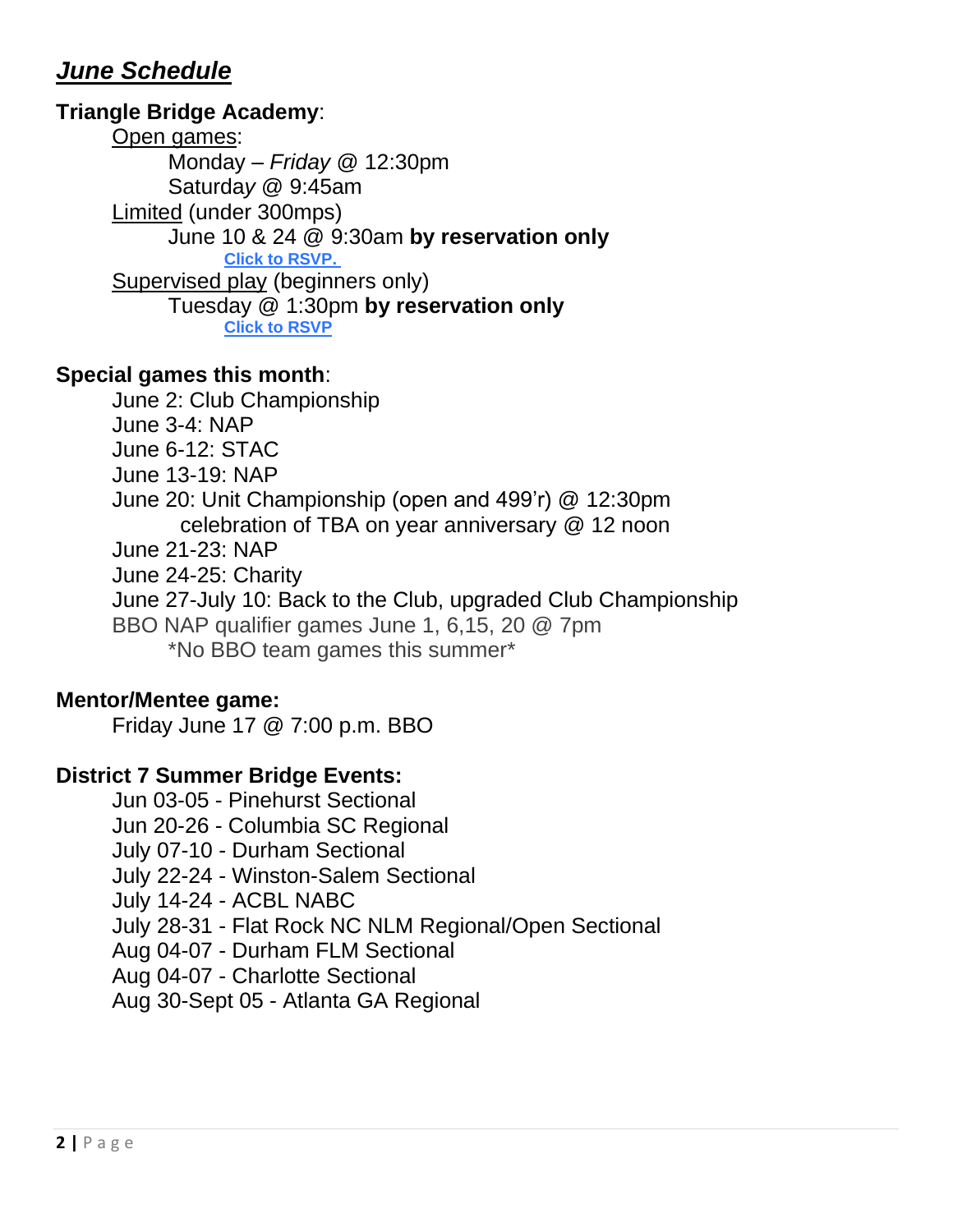# *Awards*

Congratulations to the 2021 winners of the Unit191 **Ace of Clubs** (most master points won at the club level), and the **Mini-McKenney** (most total master points won).

| <b>Master Points</b> | <b>Ace of Clubs</b>     | <b>Mini-McKenney</b>    |
|----------------------|-------------------------|-------------------------|
| $0 - 5$              | Anne Anderson           | Anne Anderson           |
| $5 - 20$             | Alana Ennis             | Nancy Garman            |
| 20-50                | Michael Levine          | Michael Lavine          |
| 50-100               | Regina Bann             | Regina Bann             |
| 100-200              | Karen Popovich          | Karen Popovich          |
| 200-300              | Eileen Bok              | Eileen Bok              |
| 300-500              | <b>Renee Getz</b>       | <b>Renee Getz</b>       |
| 500-1,000            | Marie Walton            | <b>Martin Causley</b>   |
| 1,000-1,500          | Marc Goldberg           | Marc Goldberg           |
| 1,500-2,500          | Victor Riva             | Victor Riva             |
| 2,500-3,500          | <b>Suzanne Goldberg</b> | <b>Suzanne Goldberg</b> |
| 3,500-5,000          | <b>Thomas Roberg</b>    | <b>Thomas Roberg</b>    |
| 5,000-7,500          | Hsun-Kang Su            | Hsun-Kang Su            |
| 7,500-10,000         | Elaine Landow           | <b>B. Wayne Stuart</b>  |
| 0ver10,000           | Kay Joyce               | Kay Joyce               |

# *ACBL Unit 191 Membership Report*

Includes all transactions processed as of Effective 5/01/22 Total Members – 552

New Member Transfer out of Unit 191

Genevieve M Dealmeida Jean M Gregory - New Unit # 128 Mr Jacek Pszczola - New Unit # 243

**♠♥** A special congratulations to Chris Moll for attaining the rank of Grand Life Master

Phylliss Woody, Membership Chair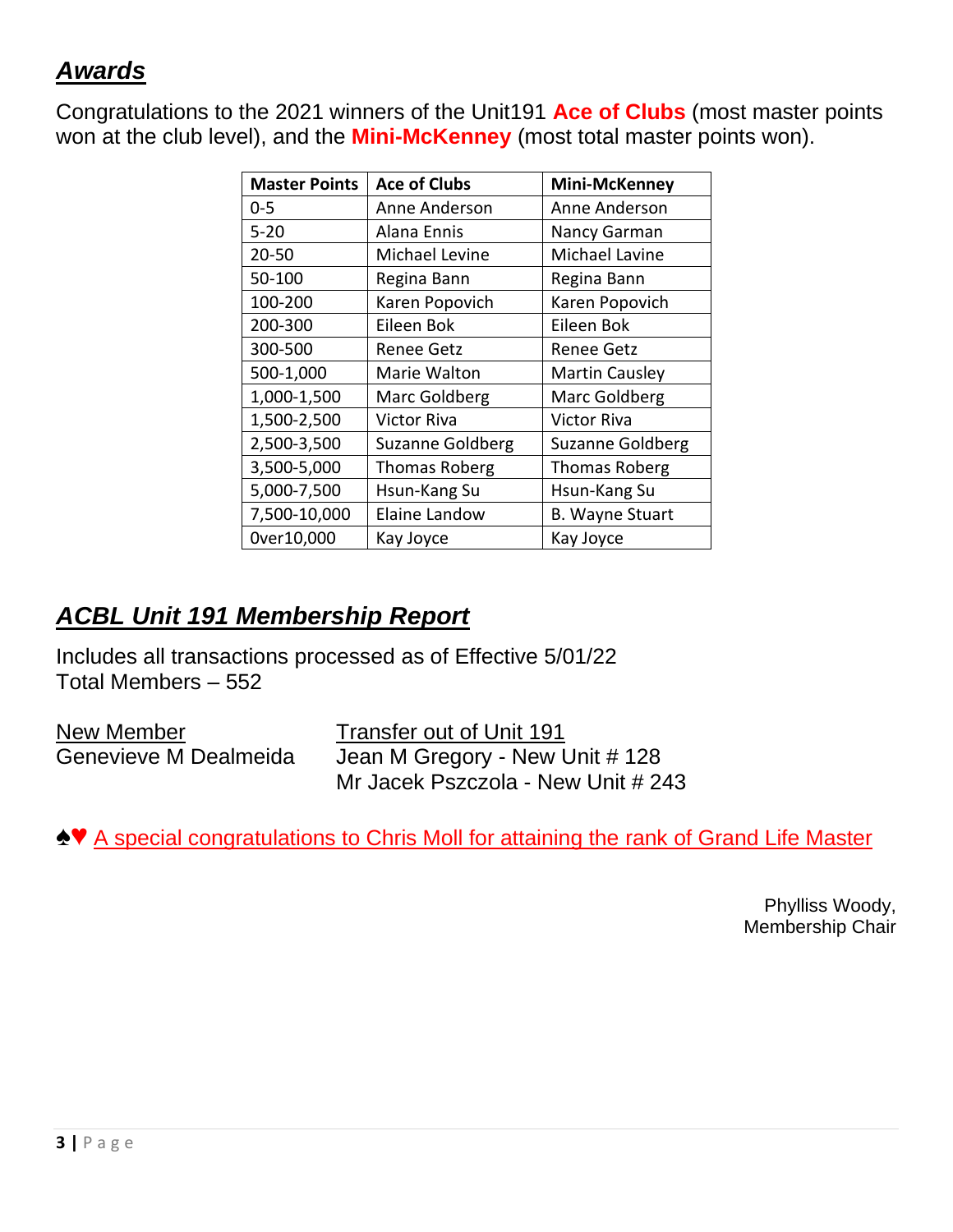

## *Celebrating our newest life master: Sandra Irby*

Like many others it started with dorm-room rudiments and continued off-and-on through marriage, raising kids, and several jobs. Upon retirement I decided to put away my old friend Goren and try my hand at 2 over 1 Duplicate. It's been a tough battle: old dogs, new tricks, and all that. With the help of Henry, Chris, several Mentors, and many patient partners, I'm now able to add my name to the illustrious list and a prominent spot in my obituary.

I feel a little guilty though, knowing that I still have a lot to learn.

Phylliss Woody and Joanna Karwowska celebrating Memorial Day at the Triangle Bridge Academy.



## *Mentoring Program News*

The consensus of both the mentees and the mentors is to continue Unit 191 Mentee-Mentor Games through the summer with *only* an online game each month. *\* If you would like to play and need a mentor, let us know\**

Online Game Dates:

Friday June 17: 7:00 p.m. Monday July 11: 700 p.m. Friday August 19: 7:00 p.m.

#### **♠♥ Mentee-Mentor Games in May ♦♣**

The Unit 191 Mentoring Program in May started with an **in-person Club Grass Roots FUNdGame** on **May 3rd** and finished with an **online BBO club game** on **May 20th** . *Thanks to all who came out to play.*

On **Tuesday afternoon, May 3rd** we had three tables. A **hearty congratulations** to the **leaderboard.**

 Michael Lavine & Glen Anderson, 1st overall with a *whopping* 67.50% Cathy Simon & Larry Honeywell, 2<sup>nd</sup> overall with 57.50% Carole Crotty & Beverly Craig, 3rd overall with 51.25% Jan Broughton & Russell Schoudt, 4<sup>th</sup> overall with 50.00%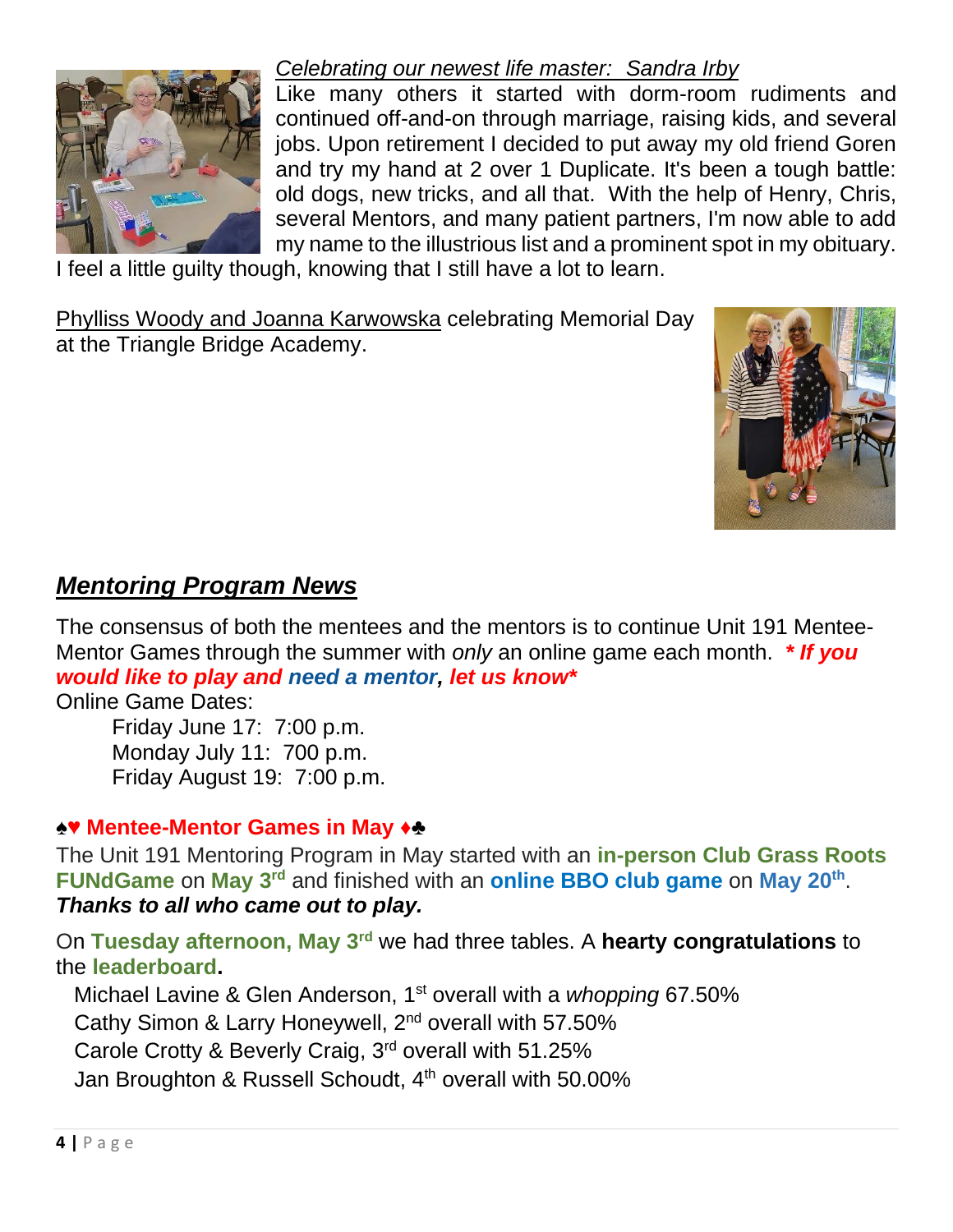On **Friday evening**, **May 20th** we had six tables. A **hearty congratulations** to the **leaderboard in a very competitive game.** 

Larry Stanczyk & Nancy Sparks, 1<sup>st</sup> overall & 1<sup>st</sup> EW with 57.78%

Michael Lavine & Glen Anderson, 2<sup>nd</sup> overall & 2<sup>nd</sup> EW with 56.67%

Baker Ward & Bert Ward, 3<sup>rd</sup> overall & 1<sup>st</sup> NS with 55.00%

Pam Rush & John Rush,  $4<sup>th</sup>/5<sup>th</sup>$  overall &  $2<sup>nd</sup>$  NS with 51.67%

Chip Dickerson & Frank Dickerson, 4<sup>th</sup>/5<sup>th</sup> overall & 3<sup>rd</sup> EW with 51.67%

We gave back **\$3** of each player's online game fee to the *Food Bank of Central & Eastern North Carolina*: **\$72** is to be donated.

**♠ Want to step up your bridge game? ♣**

**♥ Want to give back? ♦**



Are you a **Non-Life Master with under 500 masterpoints** who would like to improve your bridge skills and enhance your enjoyment of the game? Perhaps you have played against someone you would like to mentor you? If so, ask them to mentor you or let us match you with a mentor.

Are you a **bridge player who would like to give back**? Think of the *mentors* who have helped you improve your bridge skills and enjoyment of the game. Perhaps you know someone who might be interested **in having a mentor**? Consider asking them or let us know you would like to be a mentor and we will match you with a mentee.

Unit 191's **2022-2023 Mentoring Program** begins in **September**. Now is the time to form mentee-mentor partnerships for the fall. You could even get an early start playing in the online mentee-mentor games this summer. See article **"***Come Play in the Mentee-Mentor Games this Summer! "*

To facilitate matching mentees with a mentor and to assist mentors in knowing a mentee's bridge expectations, we ask mentees to fill out a "Mentee Sign-Up Form." Hyperlinks to the form are on the unit's **[Mentoring Program webpage](https://www.bridgewebs.com/cgi-bin/bwop/bw.cgi?club=unit191brightleaf&pid=display_page11)** or **Click Here**: **[for PDF format](https://www.bridgewebs.com/unit191brightleaf/Mentee_Sign-Up_Form_2022-2023.pdf) or [for RTF format](https://www.bridgewebs.com/unit191brightleaf/Mentee_Sign-Up_Form_2022-2023.rtf) or [for Word format](https://www.bridgewebs.com/unit191brightleaf/Mentee_Sign-Up_Form_2022-2023.docx)**.

As the Mentoring Program Committee plans for next year's mentee-mentor program, we welcome **YOUR IDEAS** to enhance enjoyment, socialization, and enrichment. Please send us any ideas you have. We will compile all ideas and try our absolute best to develop a format and schedule with our great clubs and directors to continue our development going forth.